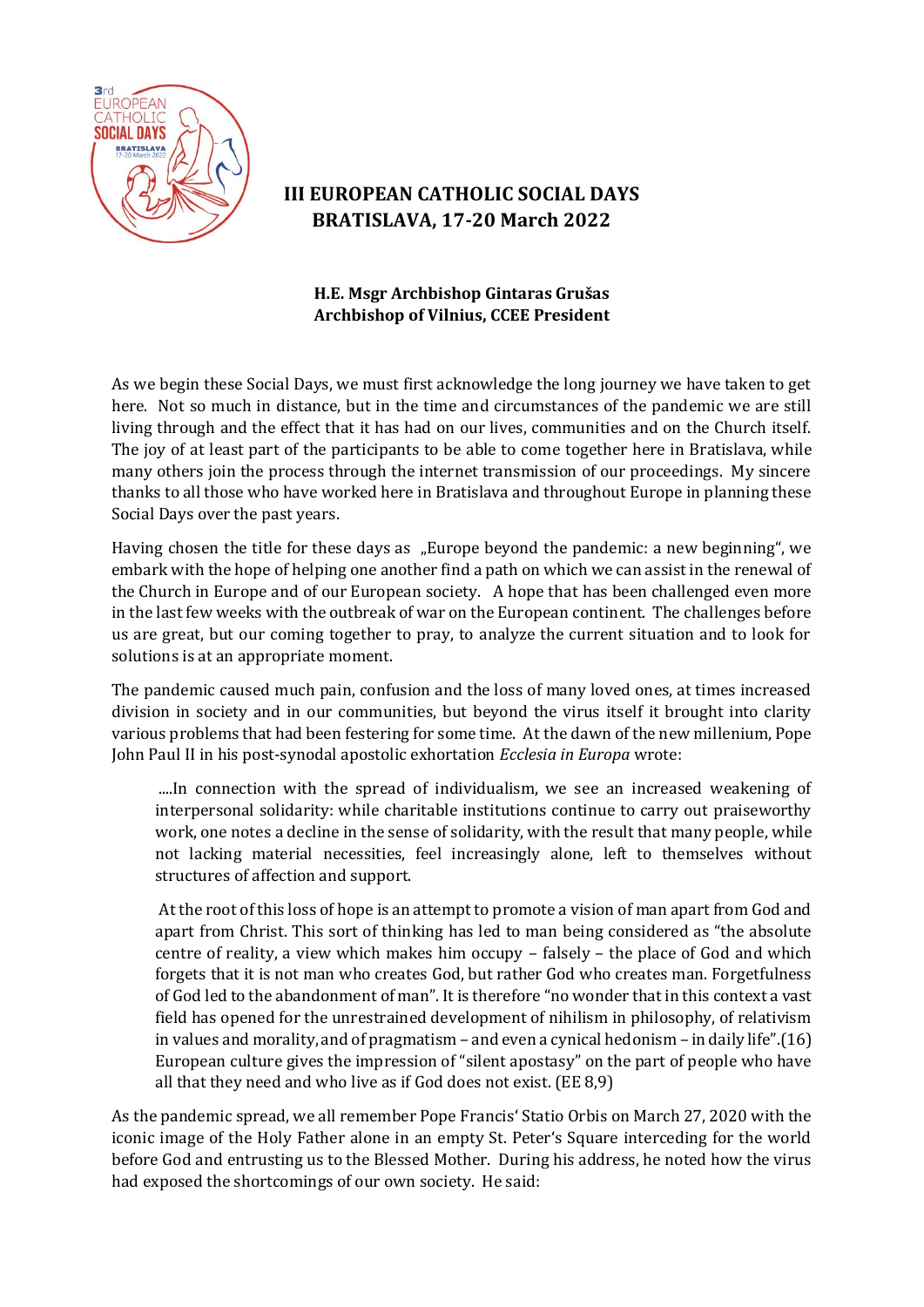The storm exposes our vulnerability and uncovers those false and superfluous certainties around which we have constructed our daily schedules, our projects, our habits and priorities. It shows us how we have allowed to become dull and feeble the very things that nourish, sustain and strengthen our lives and our communities. The tempest lays bare all our prepackaged ideas and forgetfulness of what nourishes our people's souls; all those attempts that anesthetize us with ways of thinking and acting that supposedly "save" us, but instead prove incapable of putting us in touch with our roots and keeping alive the memory of those who have gone before us. We deprive ourselves of the antibodies we need to confront adversity.

Pope Francis took the lead in reminding us what needs to be done to recover from the effects of the pandemic in a series of catechesis given between August 5 and September 30 2020 entitled Healing the World. He himself summarized the teachings at the beginning of the final catechesis:

In recent weeks we have reflected together, in the light of the Gospel, on how to heal the world that is suffering from a malaise that has been highlighted and accentuated by the pandemic. The malaise was already there: the pandemic highlighted it more, it accentuated it. We have walked the paths of dignity, solidarity and subsidiarity, paths that are essential to promote human dignity and the common good. And as disciples of Jesus, we have proposed to follow in his steps, opting for the poor, rethinking the use of material goods and taking care of our common home. In the midst of the pandemic that afflicts us, we anchored ourselves to the principles of the social doctrine of the Church, allowing ourselves to be guided by faith, by hope and by charity. Here we found solid help so as to be transformers who dream big, who are not stopped by the meanness that divides and hurts, but who encourage the generation of a new and better world.

Several days later, he published his Encyclical letter *Fratelli Tutti* containing a synthesis and compendium of the teaching of what we must do in order to heal the world, to heal our European continent.

the brutal and unforeseen blow of this uncontrolled pandemic forced us to recover our concern for human beings, for everyone, rather than for the benefit of a few. Today we can recognize that "we fed ourselves on dreams of splendour and grandeur, and ended up consuming distraction, insularity and solitude. We gorged ourselves on networking, and lost the taste of fraternity. We looked for quick and safe results, only to find ourselves overwhelmed by impatience and anxiety. Prisoners of a virtual reality, we lost the taste and flavour of the truly real". The pain, uncertainty and fear, and the realization of our own limitations, brought on by the pandemic have only made it all the more urgent that we rethink our styles of life, our relationships, the organization of our societies and, above all, the meaning of our existence. (FT 33)

We must begin the work of rebuilding our society, we must begin the work of **re-evangelizing** the baptized, who have been lulled away by the comforts of modern society into a belief that man can do it on his own and only when he feels helpless, turns to God for help. The Holy Father has outlined for us the path, but we must adopt it concretely for our situation today on the European continent. Our response must be Christ centered – whether we are discussing demographic changes and family challenges, developments in technology and digital transitions, or the recovery of our environment. Our call is to renew all these things in Christ. For He alone is our hope and the hope of Europe. Without God at the center of our lives and our work, we would create a social justice system as vacuous as the one that the atheistic communist system